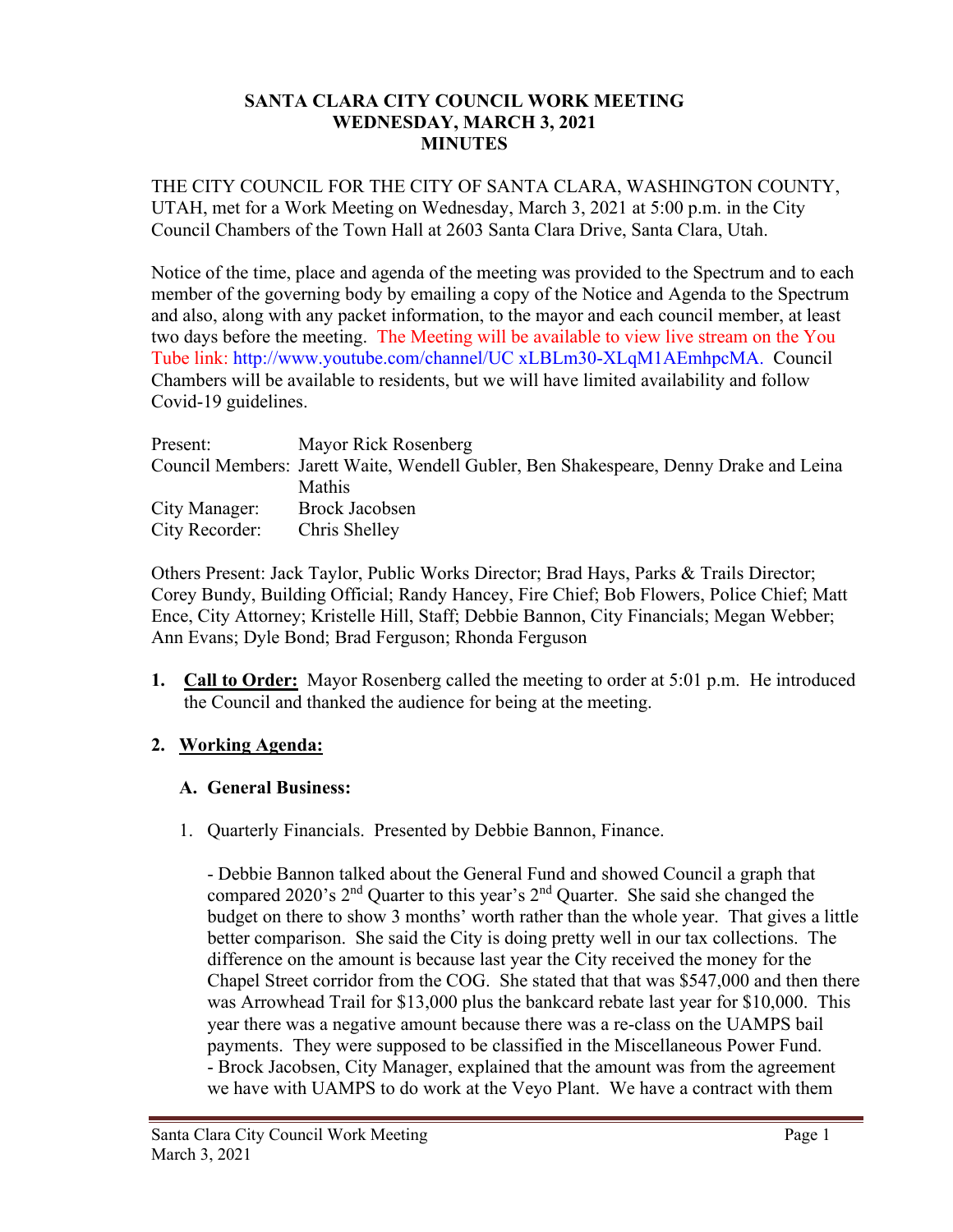that they pay us to do maintenance and we bill them. It should have been receipted under the Power Fund instead of the General Fund.

- Debbie Bannon said that on the Administration Fund there was a bond payment last year so that is why it was different last year compared to this year. Parks and Trails had the sports court expense of \$100,000 last year. That was the variance there. She said that the Fire and EMS funds were up a little bit. She stated that concerning taxes right now the City is over 138% of what we budgeted. We are 10% lower on expenditures than we were last year due to budget cuts. We are under budget on expenditures by 12%.

- Ben Shakespeare asked that with the changes the Council just approved will the expenditures get back to where they were previously.

- Brock Jacobsen said that this report is just through December 31, 2020 and the budget amendment wasn't done until the  $1<sup>st</sup>$  Quarter of the calendar year, so this doesn't take into account that budget amendment and the additional expenditures that Council approved.

- Debbie Bannon said that on the revenue on the Impact Fees we have 135% collected and are 64% under budget. She said we are 147% above what we have budgeted for taxes collected. We are only at 83% of expenses so we are under what we have budgeted. We are up on revenue in the Water Fund and are doing very well on expenditures. She said the Water Fund is doing well. It is much higher in revenue. In the Sewer Fund we are at 109% revenue compared to budget. We are higher in the expenditure in the Sewer Fund. The Electric Fund is doing quite well. It is 136% compared to budget. The expenses are up a little bit in that fund. She stated that the Storm Water Fund is 112% above budget on revenue and below budget on expenditures. The total funds are 123% above budget. That is great. We are 89% on our expenditures.

- Denny Drake asked what caused the increase in the sales tax.

- Debbie Bannon said she would imagine COVID and people shopping. Harmon's is one of our biggest sales tax contributors.

- Denny Drake asked about the taxes on the vacation rentals.

- Brock Jacobsen said that the vacation rentals are supposed to be submitting the sales tax and the transient room tax. They have to be licensed with the State and have a business license to do that. Some pay monthly, some pay annually, and some pay quarterly. He said that sometimes the numbers look a little bit odd and if they do, we can go to the State Tax Commission and tell them that something doesn't look right, and they can look into it. They will be the ones to go and audit. We retain 50% of sales tax that is remitted. He said the sales tax for short-term rentals is climbing but the room tax has dipped a little bit. The number in January should have been higher. That is a little bit of cause for concern. But with that the room tax is still trending in a positive direction.

- Debbie Bannon said with the sales tax we are already at \$1 million with 4 months left to go so we are trending very well there. The Highway Tax is \$1,400 under what we were last year with 4 more months. The Local Option Tax is barely higher.

- Mayor Rosenberg said that Council went through the budget last week at the Budget Retreat.

2. Gubler West Parking Lot discussion. Presented by Brad Hays, Parks & Trails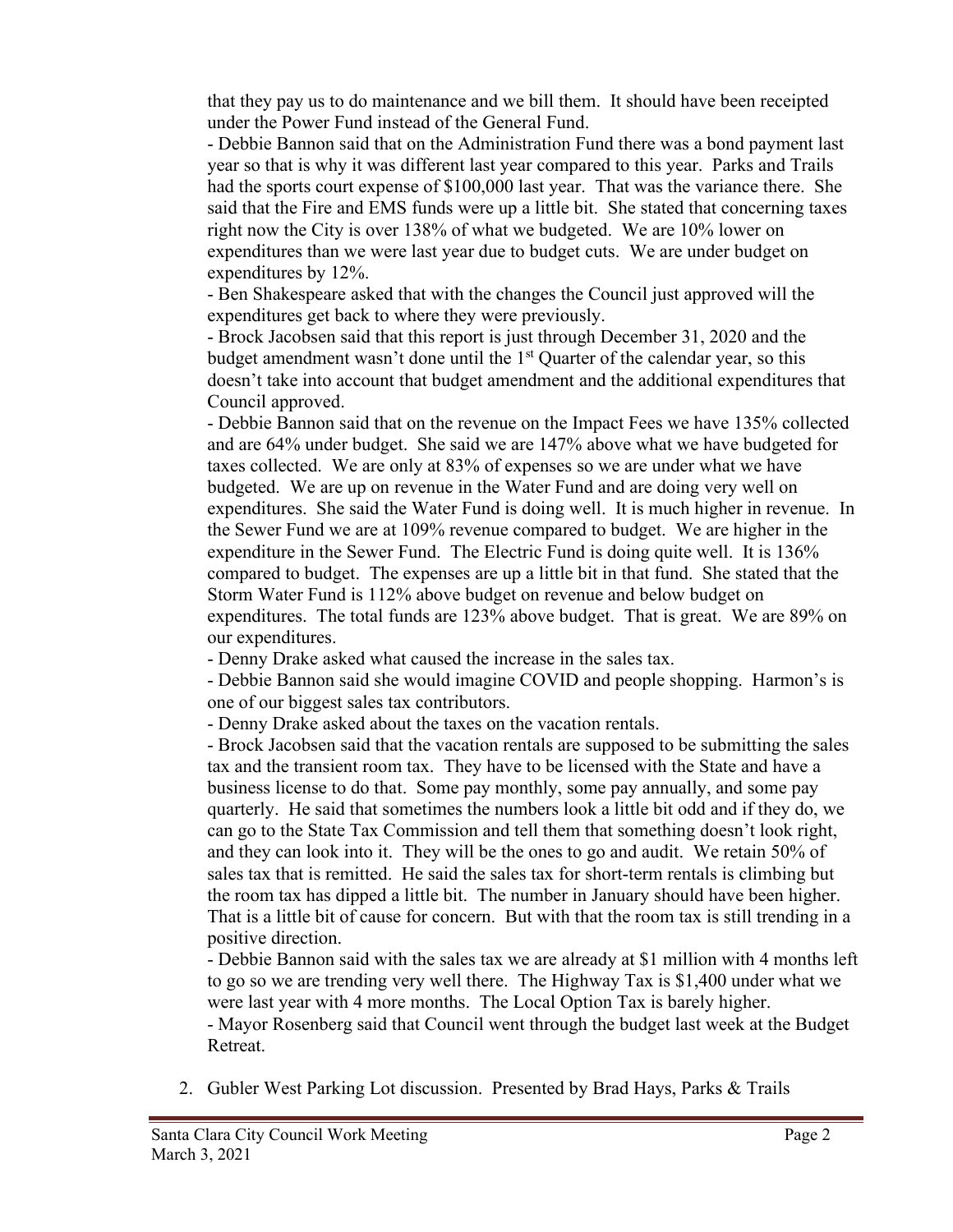#### Director.

- Brad Hays said the reason we are discussing this is this parking lot was put in as a one-way and enters from Jacob Drive and the residents in this neighborhood have concerns because people are not going one way, they are going both ways through the parking lot. He said Council has discussed this in a Work Meeting previously and Council had asked Staff to come back with a couple of suggestions on what could be done. He showed Council a drawing of the parking lot with two speed tables that would be 15 ft wide with the tabletop being 8 ft wide. This would help slow the traffic down. This was designed by Jared at Rosenberg Associates. He said what this would do would be to take out 4 parking stalls and that would reduce the length of the tables and we would put the speed table in the center. We would also put curb and landscape on the sides. That would break it up and slow it down a little bit. The bid to have this done includes asphalt removal, the landscape, the table, and engineering. It would be \$27,000 for this project. He said the other option that Council asked him to bring forward was the idea of a gate to make traffic go one-way through there. He has a bid for a gate. This gate is a barrier gate operator. It would be installed at the stop sign at the north end of the one-way where Tuscany Drive and the parking lot come together. He stated that they have placed "Do Not Enter" signs and other signs there but some people continue to go the wrong way. He explained that the gate would only work one way. It has an electronic eye on it and LED lights so it would be displayed at night. The cost on it is \$3,500 but does not include shipping. It is battery operated so if we had a power failure it would continue to open and close. He said that if we ran power to that it would have to run from Tuscany.

- Mayor Rosenberg asked Brad what he thought the installation cost would be on the gate.

- Brad Hays said the expense would be to get power from the closest area to the gate. - Jack Taylor, Public Works Director, said that for a transformer it would cost about \$3,500 and for wire it would be about \$15 a ft. It is probably 150-200 ft.

- Mayor Rosenberg said that by the time we pay for the gate and for the transformer and for power it would probably be about \$10,000 plus installation time and getting it all put in.

- Jack Taylor said that one of his questions would be how reliable are the gates? and how long would they last. He said that there are issues with the gate down at the City yard. He asked how much maintenance there would be and how long would it take to get parts when they are needed.

- Brad Hays said he doesn't know the reliability of the gate itself. He said he would include an extra gate because someone may try to drive through it after it is installed. - Jarett Waite said it has a two-year warranty.

- Ben Shakespeare said he will say from experience that we will be working on that gate every week. That won't fall under warranty because it will be from people running into it and kids hanging on it.

- Mayor Rosenberg said we originally discussed just putting one tabletop in the parking lot. He said that if the tabletop was located too close to the handicap parking that parking could be messed up so one tabletop was put to the south closer to the entrance of the parking lot and added another one. We could cut the cost in half by just taking out one tabletop.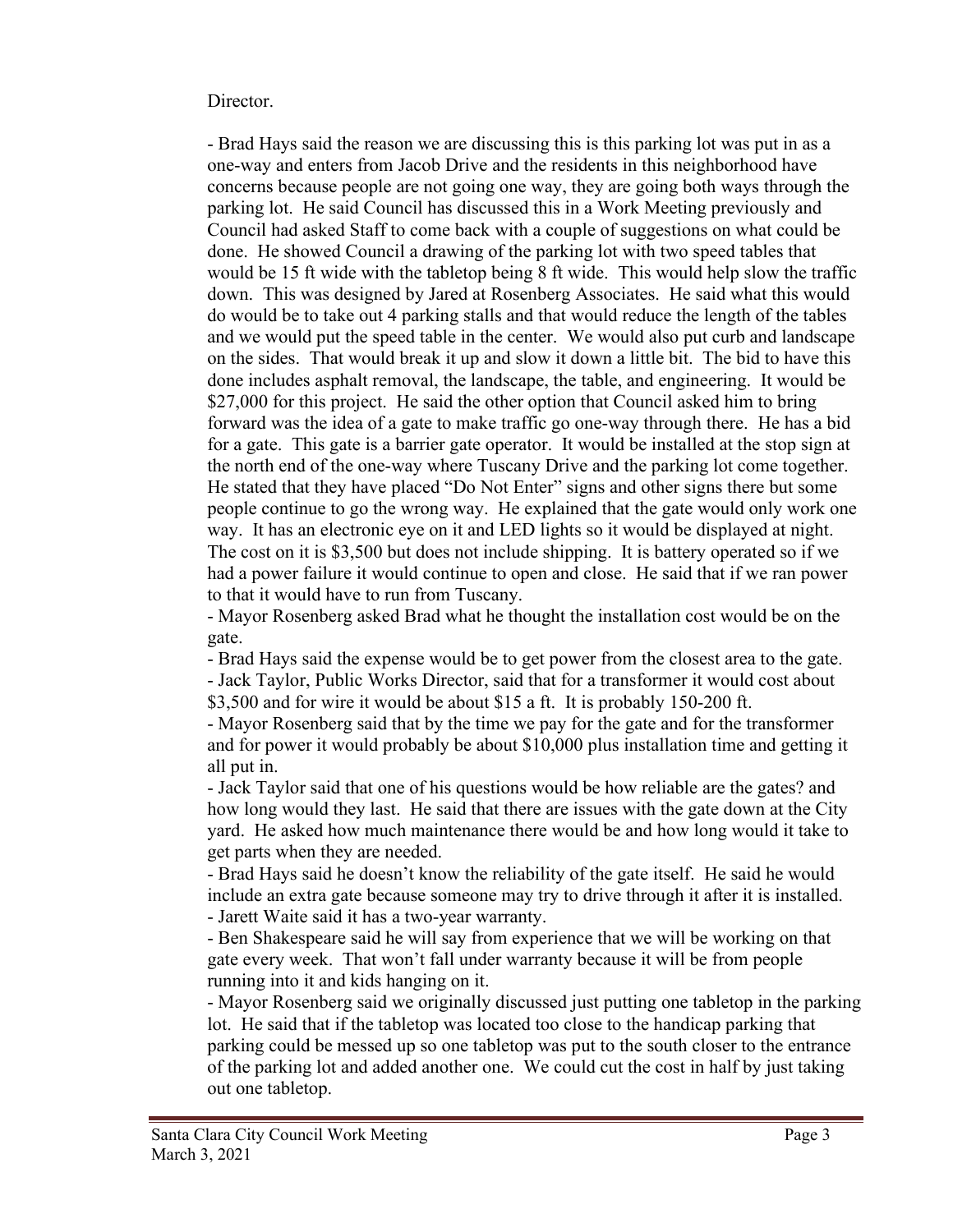- Ben Shakespeare said that as it comes closer to the residential community that is really where we are trying to deter and slow down drivers.

- Mayor Rosenberg said we could try doing one tabletop and see how it works before we come in and do the second one. It could deter them from coming in there, but he isn't sure one is going to be enough especially if it is in an area that they are going relatively slow in. He talked about locating one in the straightaway portion where they are making the time up. We could eliminate one of the tabletops and locate it and see how it works and that would be about the same cost of the gate without the additional maintenance of the gate.

- Brad Hays said that if we had to come back and do a second one the cost would be a lot more because of the mobilization and the removal. He said our City crew could do the work.

- Mayor Rosenberg said he is confident our crews could do that. It would probably cut that cost.

- Brad Hays said that asphalt and landscape can be done in-house.

- Leina Mathis said she doesn't recall that speed was an issue with the residents. They are concerned that people are going the wrong way. She likes the tabletop idea and the landscape because it will keep people from going around it. The tabletop might be enough with even just the first one as a deterrent.

- Brad Hays said the tabletop is 8" tall so it is not a small tabletop.

- Jarett Waite said he agrees and if our crews can do the work, he loves the design. He thinks it breaks it up and would achieve a lot of the goals. It is not going to stop someone that really, really wants to go backward but it will make it way less convenient.

- Ben Shakespeare said he worries a little bit about losing 4 stalls. He would be interested in putting the tabletop in closest to the community and then if we need to go back and add it, we could. There is not a lot of parking there as it is.

- Brad Hays said there are 192 stalls there so we would be at 188 stalls.

- Ben Shakespeare said he likes the design, and he thinks it will look good and it will help.

- Brad Hays said that if we did one in-house, we wouldn't have to worry about the cost of the double mobilization and all of those expenses. We could just do one and see what happens and do one later if we need to.

- Ben Shakespeare asked if we would be cutting out some of that asphalt and pouring concrete flush to it.

- Mayor Rosenberg said there will be a full thickness of concrete all the way through.

- Jarett Waite said he is in favor of one or two tabletops. He would prefer one closer to Jacob Drive.

- Leina Mathis said she thinks they perform different functions. The tabletop closest to Tuscany will be a greater deterrent for the one-way because it is right as you come into there and where that is the resident's biggest issue, she likes the idea of doing that one first.

- Jarett Waite said he agrees with that.

- Ben Shakespeare said he is not opposed to doing both tabletops. He said that when there are tournaments it gets really busy up there.

- Mayor Rosenberg said he is hearing from Council that Brad should go ahead and have City crews put the one tabletop in on the north side up there.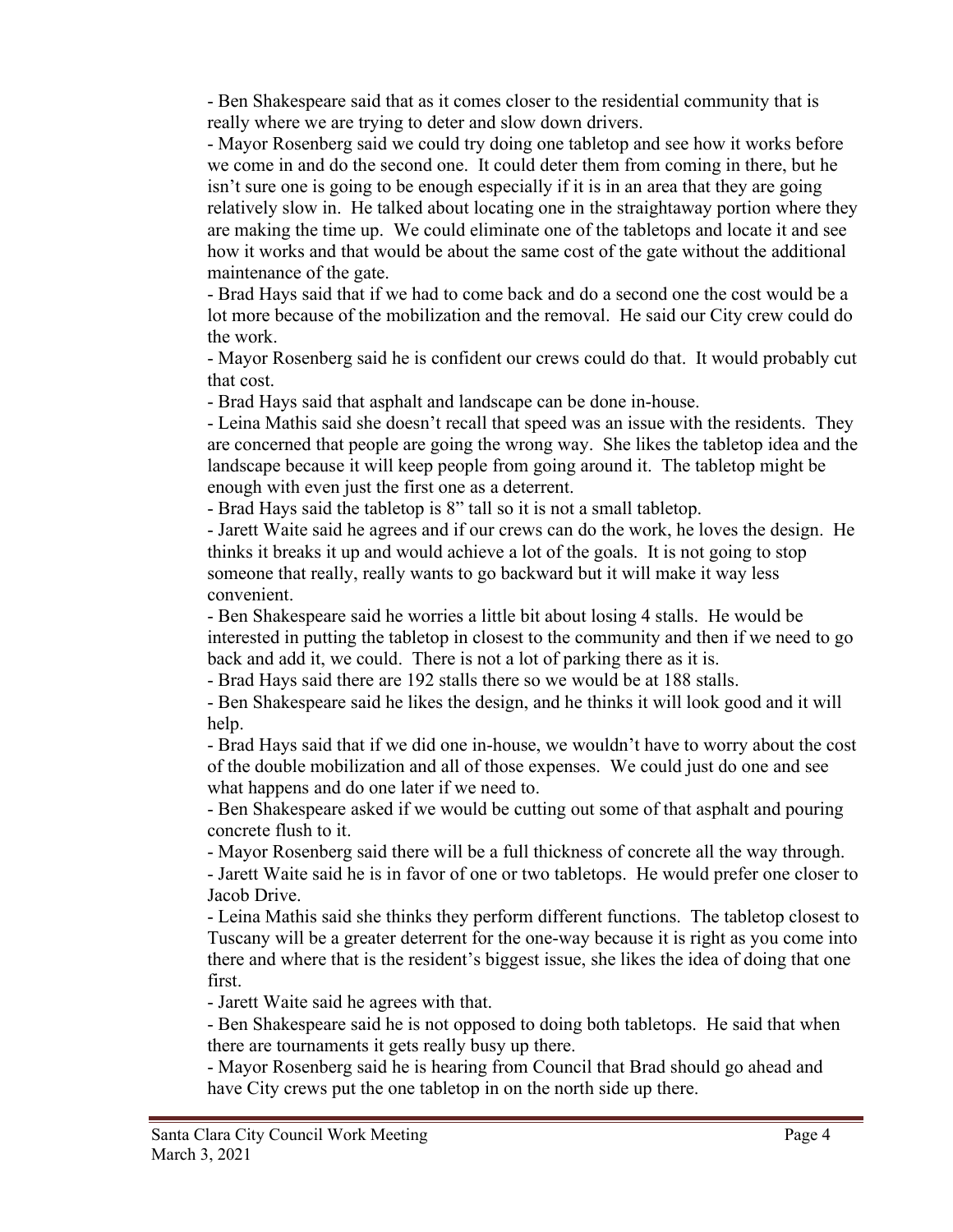3. Discussion regarding Fiber Internet to the home. Presented by Jarett Waite, Council Member.

- Jarett Waite said that roughly one year ago we had discussions with St. George, Ivins, and Utopia about bringing fiber to our residents. At the budget retreat we discussed this item a little and decided to discuss it further at the Work Meeting. We did a survey in the fall of 2019 to gauge the interest of our residents. The results showed support to provide fiber to their homes. He said he spoke with Sherlane Quail of St. George yesterday and she said that we are pretty opportune in bringing this up. They just restarted their discussions with Utopia, and she is curious if we want to continue in this pursuit or not. Right now, an Internet service pays to put wire in the road or pays for a tower in the City to provide Internet to the homes. If they want to get service to someone, they have to get wire to them. There are a lot of areas that don't get great service because there are not enough end connections at the end of that wire to make it worth it for the company to put it in. Another option that is starting to happen in the U.S. is the LID's for Internet service. A whole neighborhood can sign up and get their 20-year loan to put in the infrastructure for the fiber. It is about \$3,000 a connection to run the wire. He said they are doing this in Idaho. He said even at that cost they have had a lot of people sign up. There is also the model that Utopia is proposing for cities like us. Because Utopia has all the know-how and equipment, they have offered to provide fiber service to cities. The main idea is that they put in the infrastructure and whatever the cost is, is bonded and the city has to back that bond but as long as you have at least 35% of your households using the service that is enough to cover the bond payment. The City can tack on a little extra to make sure there is enough to cover and maybe build up a little reserve. The idea would be that the City puts in the fiber and we can allow the Internet service provider to jump on that. This would allow all the local Internet service providers to put their services on that fiber. It would even the playing field. It is more of a competition for all those service providers. The citizens could choose the provider they want. He stated he has gotten lots of comments on the Internet in our City and that it is subpar. He has some data to back that up and he showed that to Council. He said there was a survey done a year ago. He went over the survey with the Council. He said that 214 households responded. He said that 57% of the responders wouldn't recommend their Internet provider to others. He talked about how if you had fiber you wouldn't have to share connection with any of your neighbors. He said that 85% of the responders would be interested in pursuing other options for their Internet. He also said that 78% of the responders would be interested in pursuing the Internet to home option. He said people would get a lot faster Internet for about the same price they are paying now. 68% of the responders said they would sign up for the higher prices. He said one concern of the citizens is the cost of more money to them. He said one of his main goals as a Council member was to pursue this. He wanted to get the Council's feel on if we should pursue this. We would have to do an RFP on it. St. George City said they would be happy to share their RFP with us because they are working on theirs right now. We could model ours after theirs. - Mayor Rosenberg asked if the system would be owned by the City.

- Jarett Waite said we would own the system.
- Denny Drake asked if we would be the ones charging for the hookup.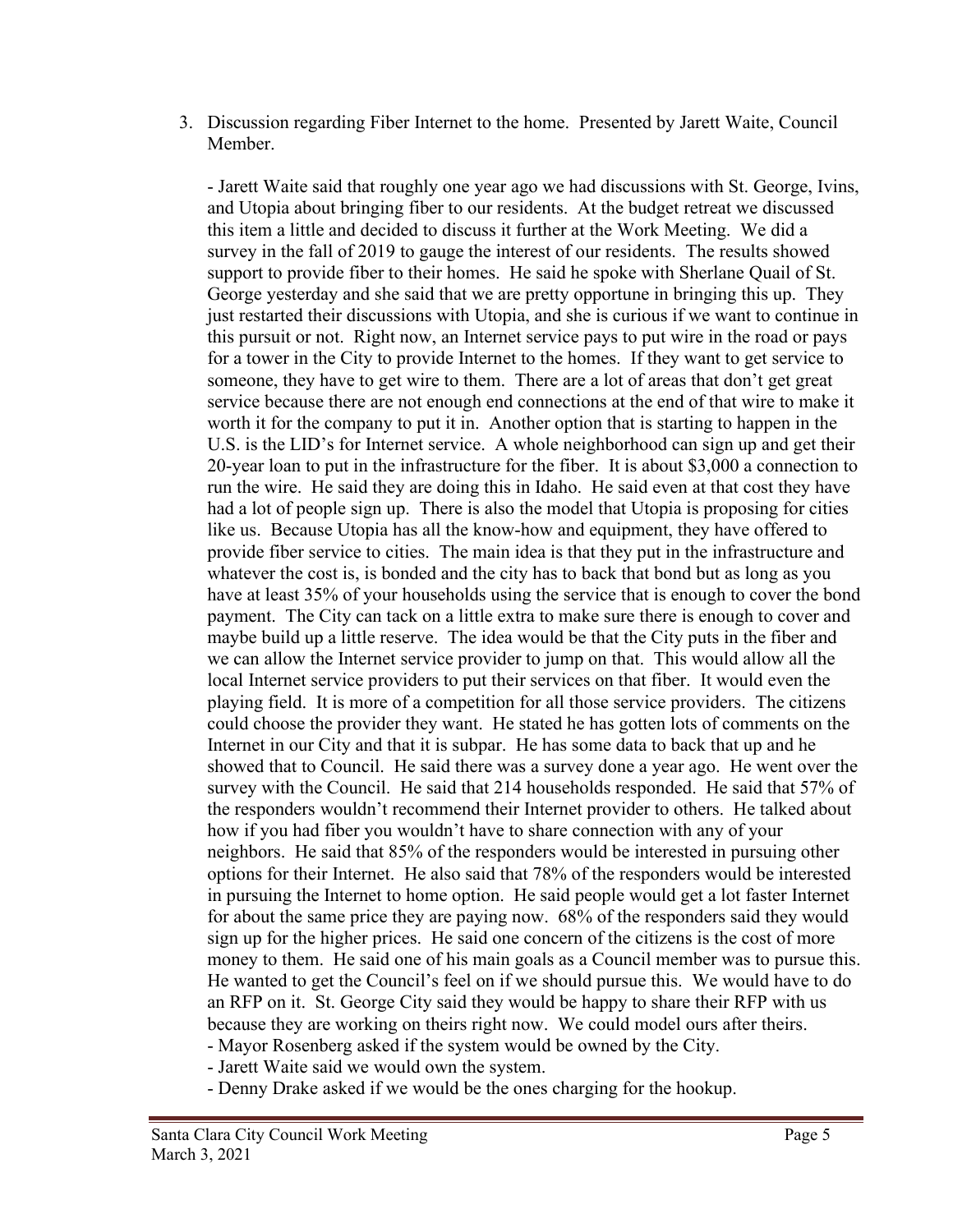- Jarett Waite said Utopia services everything, they do all the customer service, and they do all the Internet providers hooking up of the system. He is not sure who charges who and how we get our cuts.

- Denny Drake asked about power. Would this cause a resident to use more power? - Jarett Waite said no it would be just like what a resident has now for the Internet. It is just a more efficient way to get Internet to your house.

- Mayor Rosenberg said the cost would be retiring the bond. The City would be responsible for that bond payment and have to collect it from the residents in the form of an annual assessment or a monthly fee, a user fee. The next step is to answer the questions of what it would cost. He asked if we knew what the service fee would be from Utopia.

- Jarett Waite said he thinks it would be about \$65. It was something like \$30 that would go to Utopia to cover the infrastructure, like the bond payment and then about \$5 went to the City and then the rest went to them. \$30 would pay the bond and \$30 would go to Utopia.

- Brock Jacobsen said they would pay the bond and the City would just guarantee it. They have the bond, and we guarantee that that payment would be made. The bond may not be in our name. It is probably Utopia that is doing the bonding on it.

- Mayor Rosenberg said it will show up as if we are the bonder probably because we are guaranteeing it. These are questions we can ask.

- Wendell Gubler said that Jarett mentioned that they did this up north and they had some problems meeting their projections that they planned on and that just recently they got some more funding. Where did they get that funding so that they could finish up what they started?

- Jarett Waite said he just saw that on their website that they got \$50 million in funding. He is not sure where the money came from. We would need 35% of the residents to participate to cover the bond payment but we had 65% say they would be willing to participate. He said we may need to wait a year to mobilize and do this and wait for prices to come back down.

- Mayor Rosenberg asked if new construction has to put empty conduit in.

- Jack Taylor said that conduit right now is so expensive that they don't have to do it right now. We were putting money out and putting it in and it wasn't being used. - Ben Shakespeare asked about the \$65 cost and asked where the Internet providers come in on that picture.

- Jarett Waite said that the \$30 probably isn't to Utopia it is probably to the service provider.

- Ben Shakespeare said he likes the idea, but he is not sure as a City we should compete with companies, but it sounds like they have that figured out. He would pay a little more to get faster speeds.

- Denny Drake suggested giving Brock the assignment to talk to other cities that have done this and find out if this is beneficial or not.

- Mayor Rosenberg stated that we can do a little more research and look at the cost and find a little bit more how it works. There has been quite a bit of discussion at the State level about expanding Internet into rural communities and there is some money out there. He said he doesn't know if we would qualify for it but if we could maybe that could save the residents some money on installation costs. The State had a Broadband committee that was working to get broadband into some of the rural areas a few years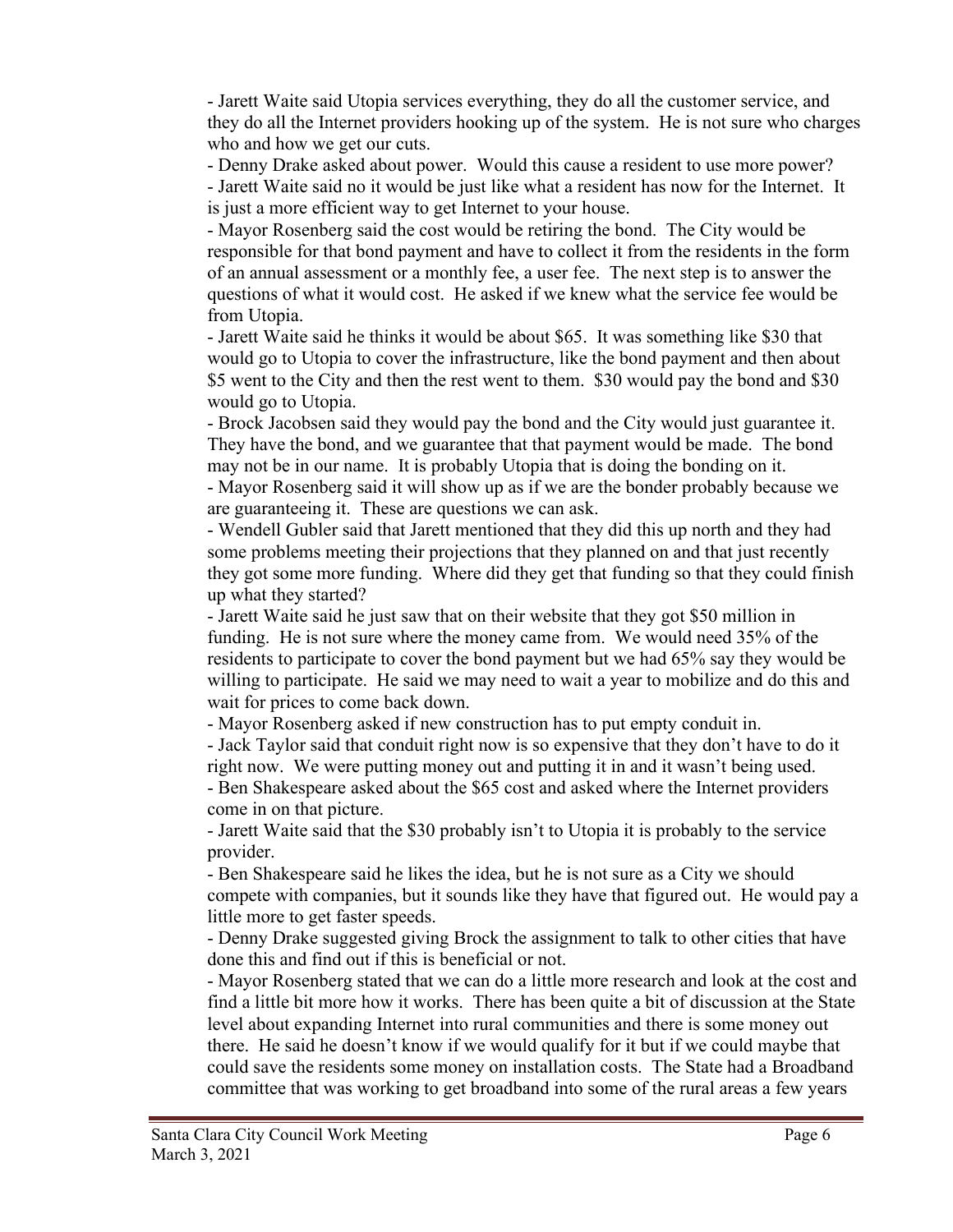ago. This is something we should look into.

- Jarett Waite said that St. George City right now at the Staff level are working on the RFP and then they were going to present to their Council in about a month with where they are at and then they are going to have Utopia come in and present. They wanted feedback from us as to if we were going to continue down this road. He said he would love to have Utopia come and give us a presentation. Do we want to keep looking into it? He would love to keep looking into it.

- Jack Taylor said that St. George wanted us to be in it with them because the feed that they need for the fiber is on the west side. They were really interested in us doing it on this side to get the feed to them. We do have 3" conduit all the way down Santa Clara Drive that is not being used right now. It is empty right now.

- Jarett Waite said that Utopia said it is minimal on how much it affects the roads and shutting things down. They wouldn't have to disturb a lot.

- Brock Jacobsen gave Council a list of the cities up north that Utopia is in. There are 15 of them.

- Mayor Rosenberg said he thinks we should stay in the conversation with St. George City at least to learn a little bit more and in the meantime have Staff make a few phone calls to other cities to see how they feel. He thinks this is worth exploring and Council all agreed.

- Brock Jacobsen showed a chart of prices that customers pay in other cities. They are competitive prices.

- Jarett Waite said he will continue to stay in contact with Sherlane at St. George City. - Mayor Rosenberg told Jarett that if we need to go to meetings to let him and Council know.

- Mayor Rosenberg said that there is a dog park exhibit tonight but there is no agenda item.

- Brad Hays said this is not on the agenda and he didn't do a Staff Item on this, but he asked if Council wanted to discuss this tonight. He said that Jarett had asked about a dog park at the last Work Meeting.

- Mayor Rosenberg asked Brad if these are the areas that he is thinking about having a dog park. One of the areas is the future Hamblin Parkway area.

- Brad Hays said that is the ideal location but it is only temporary until the parkway comes in. He said he has three areas in there and they would be cycled out. This would allow rotation to the areas. This would be a high maintenance area for the City, and he has some concerns about that and the manpower it would take to take care of it.

- Leina Mathis said the residents that live in the townhomes are asking for a dog park. They are the residents that are going over to Gubler Park and wanting to walk their dogs.

- Mayor Rosenberg suggested leasing them a space inside Hamblin Parkway for their own dog park and let them take care of it.

- Brad Hays said that if the Council wants to bring this back for discussion he can.

- Ben Shakespeare said he is not interested in a dog park.

- Leina Mathis said she is okay not having a dog park unless there becomes a really big demand.

- Jarett Waite said he would like to see alternative sites.

- Denny Drake said he thinks the cost becomes prohibitive and he would just as soon not see it.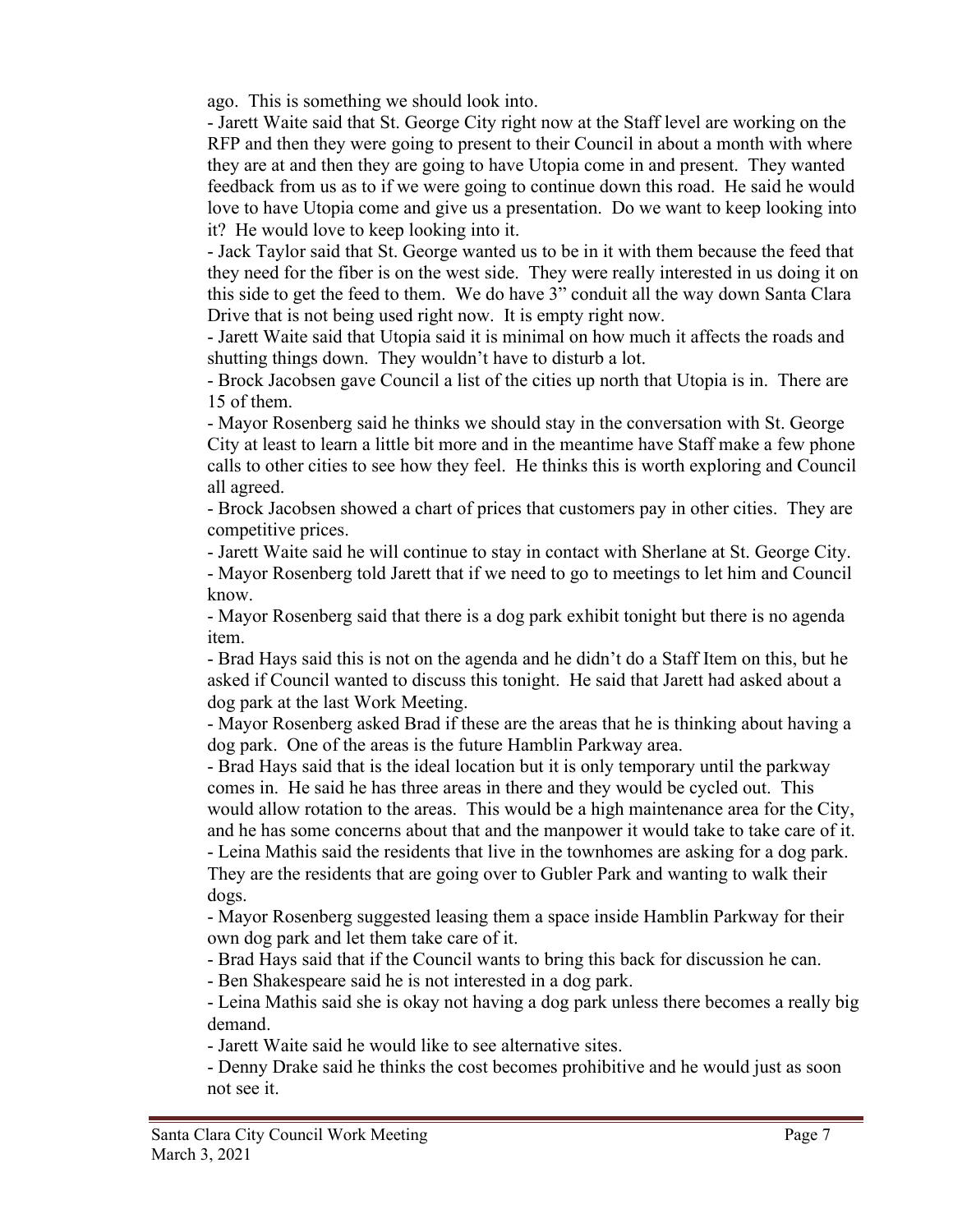- Wendell Gubler said not to do a dog park.

# **3. Staff Reports:**

## Police Chief Bob Flowers:

- He said it has become an issue and they have an action plan in dealing with trailers parked on our streets. They have noticed an increase in trailers that are parking on the streets, so they came up with a plan that they are going to start tagging the vehicles. If they don't get immediate response, they will knock on doors. He said if vehicles have expired registrations they will cite and if they are not removed, they will remove them. He said he will give the reports to the Council. He said they act when they get a complaint, but it is becoming enough of an issue now that they need to tag them and do some following up on them and if citizens complain they are happy to respond to that. They now have a logbook of vehicles checked and officers will go out and check on them. They have knocked on a few doors. This is not an overwhelming problem, but it is something that we need to pay attention to.

- Mayor Rosenberg asked what the ordinance says, what is the requirement.

- Chief Flowers said that if a trailer is 750 lbs. or greater it needs to be registered. If it is not registered, you can't put it on the street at all. If you park a trailer on the street it has to be hooked to the power unit. You can't unhook it and leave it. He said if it is a temporary thing, they haven't worried too much about it. He said they will be a little more aggressive. A refrigeration unit can't be brought in and leave it with the refrigeration unit running. They do tag those trailers. He also said that a resident can't park a vehicle in the street that doesn't run. They have been dealing with that also. He said that we need to do something about the fruit market and the traffic situation. We need to be thinking about that. Getting out of there on the weekend is dicey. He said there were a couple of times an officer had to be there for traffic control.

- Mayor Rosenberg said in regard to the trailer issue and the plan that the department has is Council okay with the plan Chief Flowers has presented.

- Jarett Waite said he didn't know you couldn't leave a trailer unhooked in the street. We should probably put something about that in our newsletter and on Facebook.

- Chief Flowers said he thought about putting an article together. He also said that when people complain officers respond right away.

- Ben Shakespeare said it is a problem. We need to get out in front of it. It is for public safety.

- Denny Drake asked about traffic studies and are we looking at traffic lights to break up the traffic as it is coming through town somewhere.

- Chief Flowers said he is not a big fan of traffic lights, but we need to look at the coming into town the volumes of traffic and the times. He also talked about the bikes on the roads in town. It is becoming an issue. There may come a point where we might have to consider some of those things for some of the areas.

- Mayor Rosenberg said to get with Kristelle and get information out on social media and get it in the newsletter. The department has support of the Council as far as enforcement of the existing ordinance.

- Brad Ferguson, 1685 Stucki Drive, said he and his wife, Rhonda, are one of those homeowners that have the cable hub in their backyard, and he appreciates Council looking at better service because they have rock bottom customer satisfaction with their Internet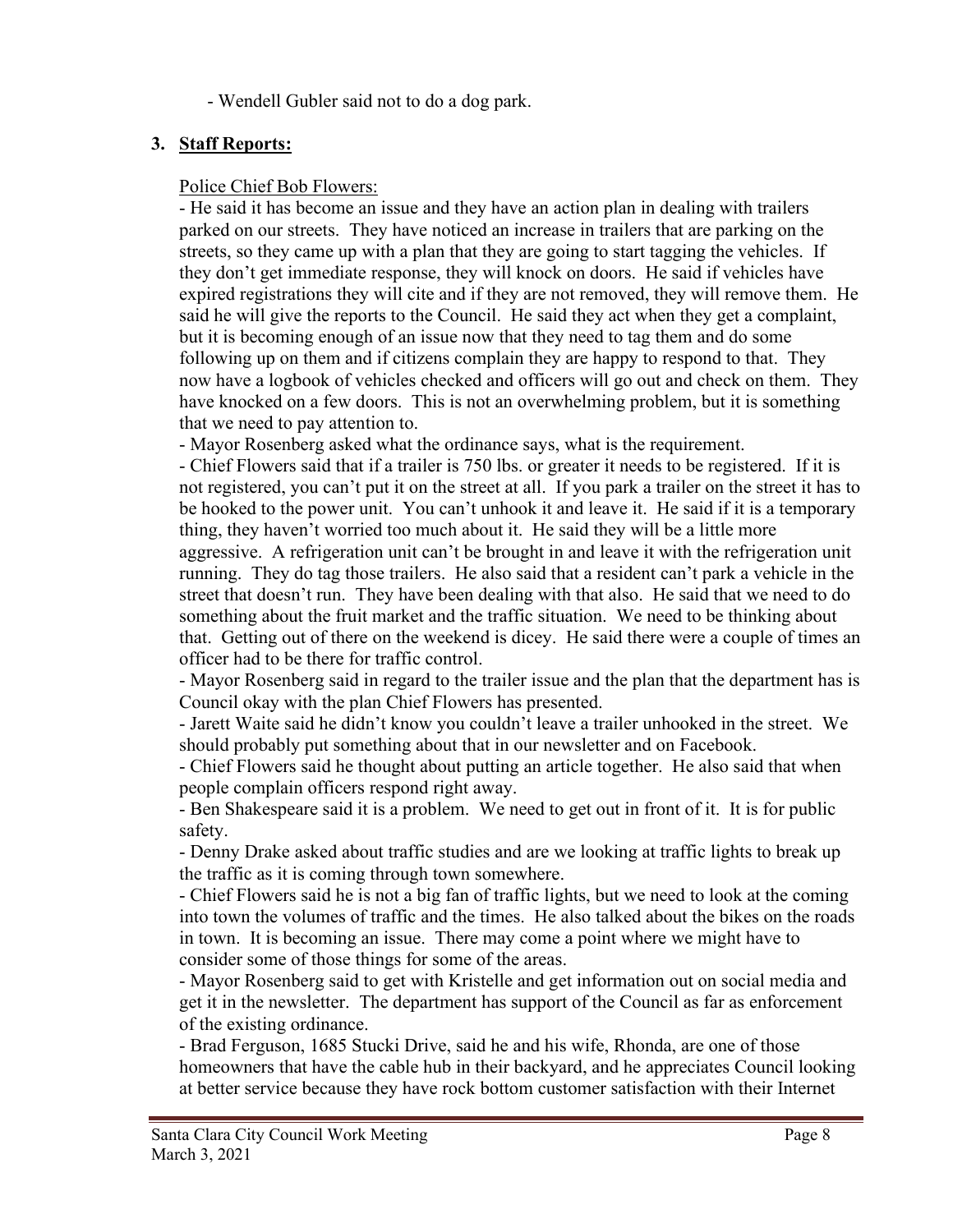provider. Any options would be appreciated. He also thanked the Mayor and Council for taking the time to look at their concerns about trailers and things parked on the street. His initial concern was one of annoyance and then when he saw children involved, he saw danger and now they are just trying to avoid tragedy. He said in addition there are people walking in the morning and they don't walk on the sidewalk but walk on the street and they walk around all those vehicles parked in the street and sometimes it is dark, and they are in traffic and it is another danger for people who are trying to use those nights and early mornings to walk. He suggested educating people through newsletters. He said he is concerned about the newsletter just being online because there are a lot of residents that don't go online and will not get that information.

- Mayor Rosenberg said that it is on the back of the bill. There is a link to the newsletter on the back of the bill from the City. The newsletter is a lot more pages now. It is a lot better newsletter. It is on Facebook and it is on the City's website and if a resident wants to sign up the City will email the resident a copy of the newsletter.

- Brad Ferguson said to do anything that the City can do to get more awareness about the parking ordinances. He said he is not sure that the people who are complacent about it will be actively pursuing a link to get more information about it.

- Mayor Rosenberg said that is something the Chief can make face-to-face contact about. - Brad Ferguson said he appreciates that the Chief is willing to take the heat from homeowners and he said he appreciates him. He said that he appreciates that there are ordinances passed so we could collectively rely on enforcement to take care of those things before they became problems. He said they hope that continues to happen or start to happen. It seems like things are getting a little out of hand. He said he appreciates Council and the Mayor.

- Mayor Rosenberg thanked the Fergusons and he thanked Chief Flowers and asked him to let Council know how things go.

### Fire Chief Randy Hancey

- The sprinkler installation has started at the Rachel Drive Station. Walls will be getting built there in the next day or two and electrical will happen shortly after that.

- Burn session is open for general burning such as for yard debris and clippings. Residents just need to go online or call the non-emergency number for dispatch. He said they put something in the newsletter to let residents know. The crews got rid of a burn pile over at the orchard. They will look at the other burn piles and take care of them. The arboretum project is coming up too.

- The new seasonal wild land fire fighter's application period will be starting up by the end of the month. The interviews and paperwork will be done through the month of April and they will be brought on at the beginning of May.

### Brad Hays

- He asked what the name is of the new Church orchard that the City acquired. Is it the Tobler Family Farm?

- Mayor Rosenberg said that was just a name he had on his list. It doesn't have a name that has been formally voted on yet. He said he was told that the Tobler family had donated it to the Church of Jesus Christ of Latter-day Saints, so we wanted to recognize the Tobler Family. He thought about calling it the Tobler Family Farm or Tobler Family Community Garden. He asked Council what they thought.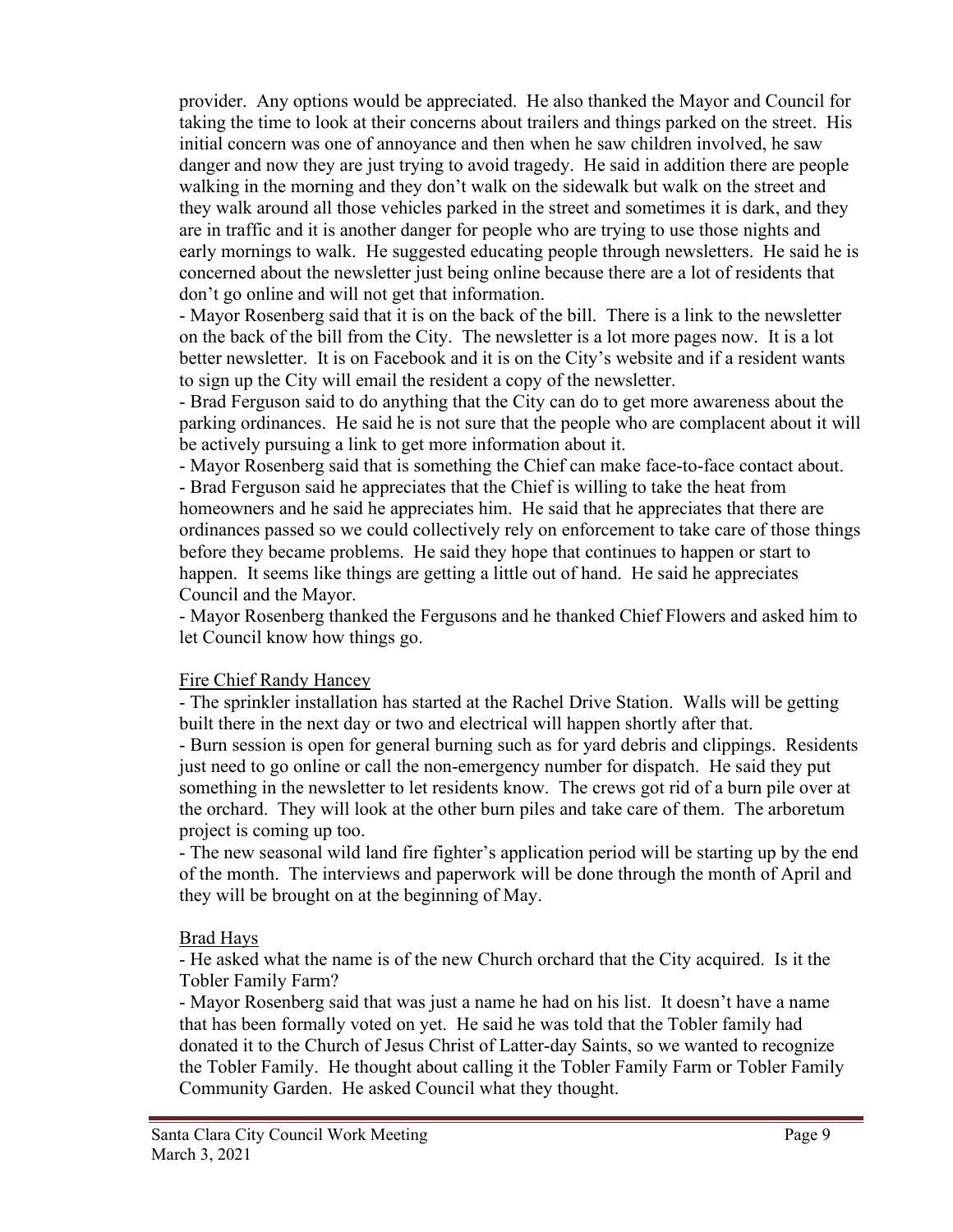- Leina Mathis said she like Tobler Family Farm better than Tobler Community Garden.

- Mayor Rosenberg said three Council members agreed.

- Brad Hays said he was going to update the Capital Facilities Plan so we can use impact fees for that, so he was going to add that in there and he wanted to make sure he got the name right. He also asked about the name for the river park.

- Mayor Rosenberg asked what Council wanted to call the river park. We have called it the Graf Family Park just because it used to be owned by the Graf's. We could name it something different. It came to us from Cole West. It was purchased from the Graf's and donated to the City by Cole West Development Group.

- Brad Hays said we have about half of that trail cut through that park with the help of the DSU students. We are about 800 ft in from the bridge toward the beaver ponds. He said he needs another volunteer group to come in and work on it. He has noticed that mountain bikers are using it.

- Leina Mathis asked what the volunteer work entailed. What do they do?

- Brad Hays said they are grubbing and building trails. They are taking grass, trees, and stumps and whatever is in the way and clearing it out and making a 6 ft path and lining it with cut up logs.

- Leina Mathis asked if there is an age limitation. Can youth do it?

- Brad Hays said if they can handle a shovel, they can do it. He said there is a lot of wildlife in there. He said they have been working on Saturdays and Tuesday evenings. - Brad Hays said that they have gotten electric locks on all the restrooms in the parks. They are being locked at 7 p.m. unless there are ballgames. They will extend that once the cameras are in. He talked with Kelly Nyberg at Info West today and she said they are ordering the materials to upgrade our Internet so it can handle the cameras. The Parks Crew got the conduit in at Canyon View Park, so we are ready to string the cables.

- Brad Hays said he talked with the engineer who is working on the BMX parking lot yesterday. He wanted to make Council aware that when we did the design for the parking lot by the pickle ball courts and the BMX track on the top there that we discussed taking out the old skate park in there and making that a parking area and moving the trail over to the top of Laub Pond and going around there with the intent of wanting to build a new skate park down in the Little League area off of Little League Drive. The old skate park is in really poor condition and when it rains if fills up like a pond and he said they have had to patch it a number of times. There has been vandalism there. Earlier this week they pulled the jump rails off. They are being welded back on.

- Jarett Waite said he sees a lot of kids there.

- Brad Hays said that he and Brock have discussed over the last couple of years, putting it down at Little League and making it level with Little League Drive and the sidewalk. It could be built with Rap Taxes.

- Ben Shakespeare said we could utilize that grade change from the sidewalk to the parking lot and it would create a natural ramp. It actually would work really well down there.

- Brad Hays said they would like to set it up high enough so when it rains it wouldn't fill it up with sediment.

- Ben Shakespeare said it does get a lot of use. If we are not going to have it there, we ought to look at where we are going to have it.

- Brad Hays said it will increase our parking capacity substantially to take that area from the substation over to the skate park. We will need that parking when the BMX is going, and the ball games are going. It will be really congested.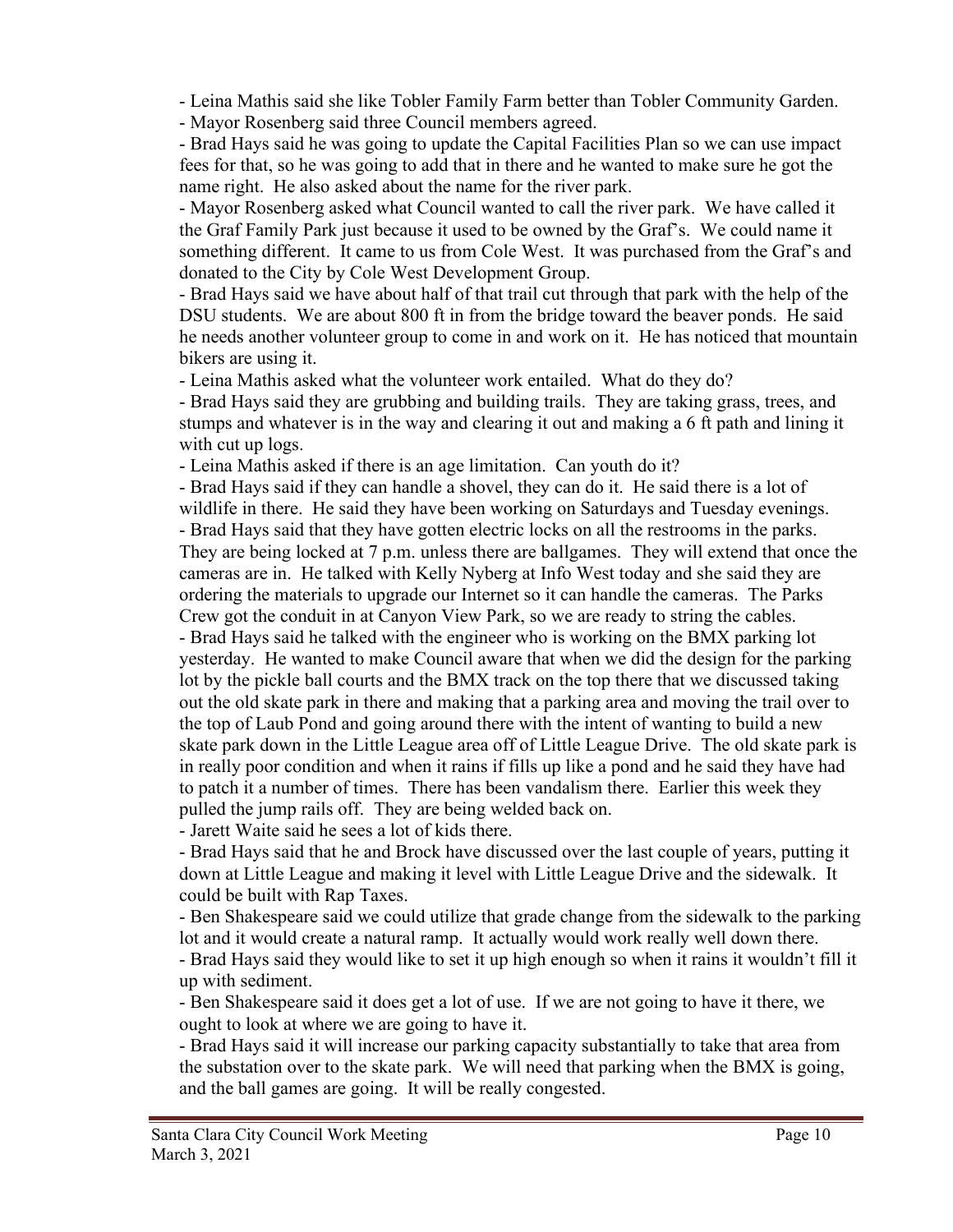- Mayor Rosenberg asked if there is a plaque or a name on the skate park.

- Brad Hays said it is "CJ Rowley". It is barely legible but there is a plaque there.

- Wendell Gubler asked if the park is moved will there still be a plaque there for CJ Rowley.

- Brad Hays said we could name the new skate park after that person if Council wanted.

- Wendell Gubler said he put a lot of effort into that skate park.

- Brad Hays said that it is separating, and they have had to go in and cut the concrete a number of times because it is on the hillside and moved a little bit. The concrete plates are shifting, and they have to go in and grind the bowl.

- Mayor Rosenberg said he thinks as long as we let the Rowley's know what is going on with it and then we follow through and get it built we are probably going to be okay.

### Jack Taylor

- He said the on Feb. 25 we had a PRV valve that failed. The  $\frac{1}{4}$ " cooper line broke and it cause high pressure down in the lower valley. We had a main break. The crews came down to the main to get started on it and then we had a few calls on secondary services to homes so Casey had the guys go up and look at the PRV and they found that the cooper tube on the PRV was broken. They went down and opened up the fire hydrants and fixed the PRV but there were some things that happened, so we have some residents whose homes have been flooded and have broken pipes. We are telling those residents to file a claim with the City, and we can turn them in to the insurance company. He said they have put together a report and sent it to the insurance company and then they will determine whether or not they will cover those claims.

- He met with Wheeler Machinery yesterday and discussed the air quality permit for the new generator. That is moving along. He talked with them about possibly ordering the unit. Steve at Wheeler Machinery said that if the Council approves the generator, they will order it. He said he will bring this back to Council and discuss it and get Council's approval of the generator and then we will see what happens. He said what we are worried about on the air quality permit is that they might come back and say they will allow us to put the unit in but require us to cut back on the run hours or that we might have to have a test on it every three or five years. Those are some of the things that could possibly happen.

- Sun Rock is going to come in and fix the west side of the road on Rachel Drive. We have those pop outs right in front of the school and people are coming down Rachel Drive and are running into those. Sun Rock gave us a bid for \$36,000 to remove those. Most of that cost is concrete and also a storm water box. There is a lot of concrete there to be pulled out and redone. He said they have talked to the school and Sun Rock is going to do this during Spring Break.

- He talked about the shooting park. Council talked about this at the Budget Retreat, and it is in the budget for next year. He said we need to get moving on the environmental study. He got ahold of Jill and she can do the walk through on that project for \$14,000. We have her on board to move forward on that walk through. She only has a few weeks to do that or else we will have to wait another year. We have signed a contract with her and are moving forward.

- He said they have found a 100 ft bucket truck. It is used but is in really good shape. They found it at Alltech. They will deliver it here and it is under budget.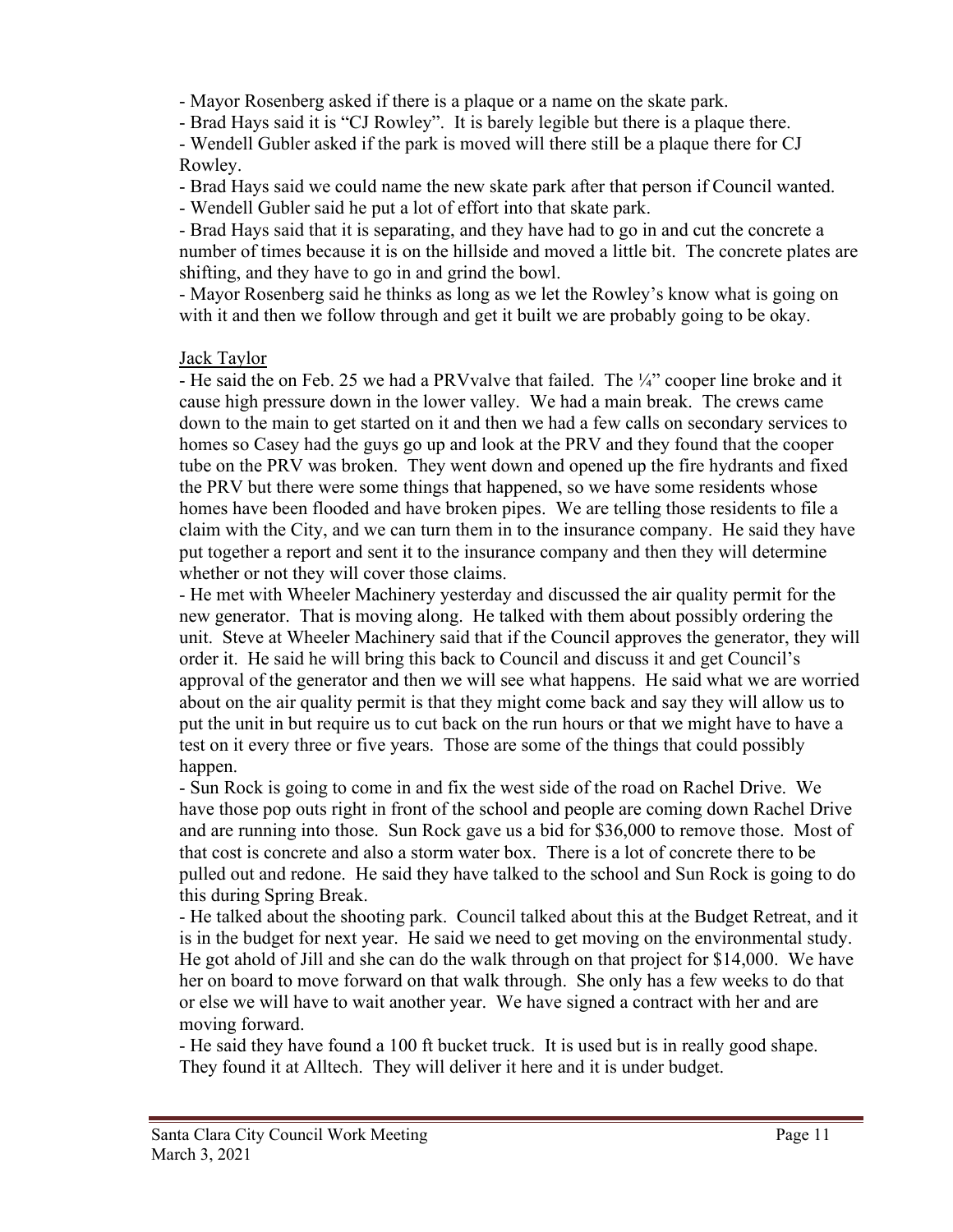### Corey Bundy

- He said for FY 2021 we are at 69 homes. We have one in plan review. The permit for Harmon's pad C is ready to pick up. R&O is the general contractor. That is for Swig. Quench It, the Geovango Subdivision, Lot 1, has started their grading. Their soil report showed that they have clay on site so they will be doing a 17 ft over excavation on the buildable pad 5 ft outside the pad. Marv with Sunrise is going to go over and make sure that they don't need any earth stabilization going down that deep. The soil report said they can reconsolidate and put it back in there. He talked with Ryan Forsythe with O'Rileys and asked when he was going to build. He said it will probably be this summer. He asked him about his soil report, and he said his site where his building will be placed and 5 ft beyond is where it jumps up, so he doesn't have clay on his site.

- He said that because of Spring Break the Planning Commission had to cancel their meeting on March 11 because they couldn't get a quorum. They will have a Special Meeting on March 18. The Public Hearing for Kyle Hafen's assisted living development will be taking place and also the Sullivan Solace preliminary plat. They are training Staff and trying to keep up with inspections.

### Brock Jacobsen

- He said that he and Debbie are working with Staff on their wish list items for the budget and trying to fit them in the revenue projections.

- The bond closing on the Electric Revenue refunding and the new money was today. At the closing today Mark Anderson at Zion's Bank said that this closing that we did and with the sales tax revenue bond it will be the last one that Zion's Bank is doing at a 15-year fixed rate. They will no longer do anything past a 10-year fixed rate.

- Chris Shelley is in training with City Recorders as well as Selena Nez who is the new Deputy Recorder. This is Selena's first training. That has been taking place this week. - The League of Cities and Towns mid-year conference is April 21-23 here in St. George. The  $21<sup>st</sup>$  is the check-in day. We can participate in person or online. He asked Council to let him know if they are interested and he will get them registered.

- Jarett Waite said that those who attend in person have to have a negative COVID test within 72 hours. He said he wants to go to the conference.

- LPC was on Monday. They talked about HB 433, which is the infrastructure funding. They cut a bunch off of that. There is a big chunk of that going for widening of I-15 here in Southern Utah. \$101 million is going to transit and \$140 million for outdoor recreation. There was a State Bill 221, which is on short-term rentals. If the home was owner occupied, we couldn't do anything with the short-term rental. They could run a short-term rental if it was owner occupied. The bill died in committee. Internal ADU House Bill 213 is probably not going anywhere because of HB 82. He said that HB 409, which was concerning conditional use permits, that conditional use permits must be objective and the appropriate use of development agreements. It also defines what substantial evidence is for appealing the land use decisions.

- Mayor Rosenberg asked if the Billboard bill went to a vote yet.

- Leina Mathis said not yet.

- Denny Drake said that on the money for the roads, Arizona is closing I-15 for bridgework that means we are going to have traffic flowing through Santa Clara. Is there any chance we can get money for Pioneer Parkway? It will be a Federal Highway for a period of time while they are fixing those bridges.